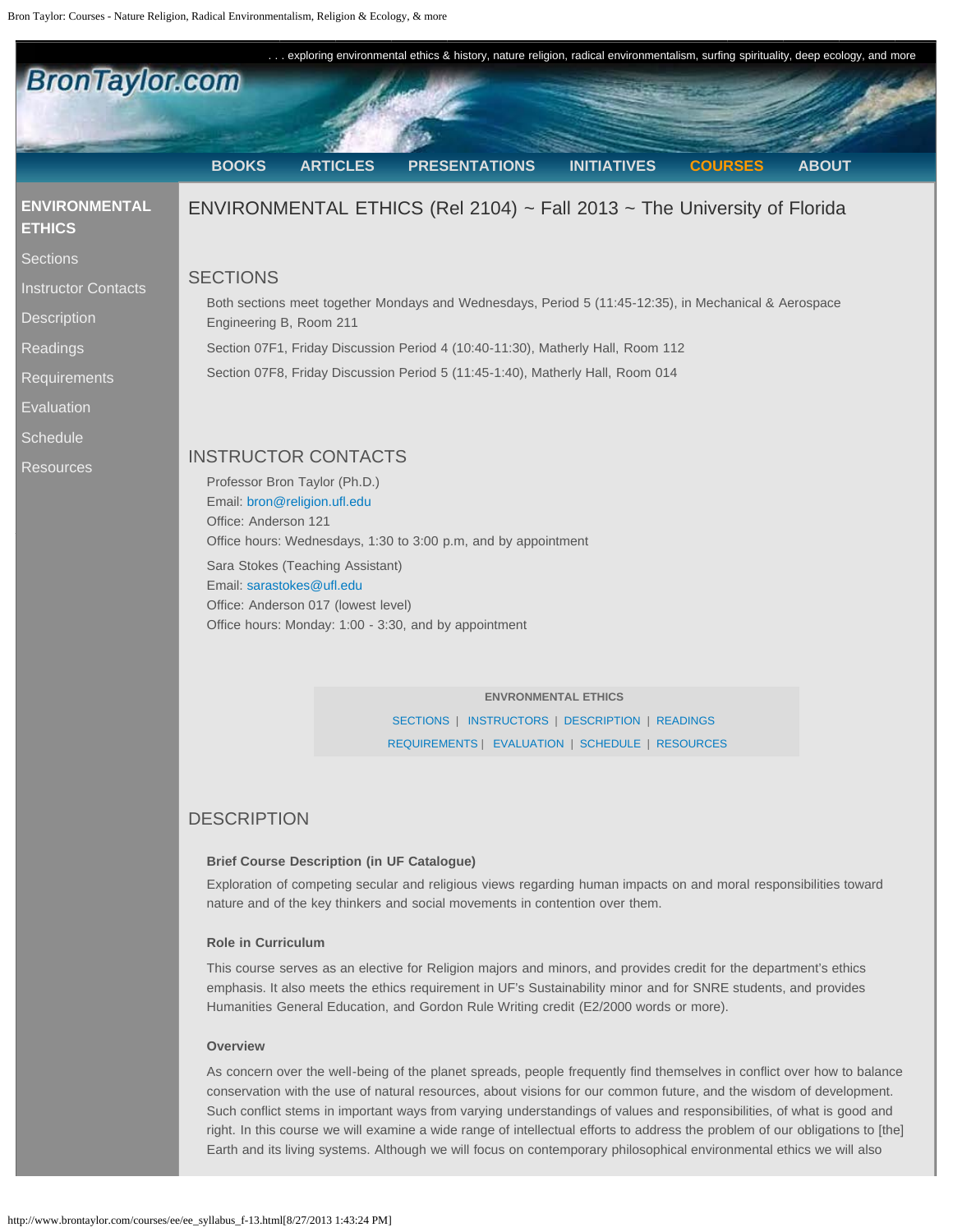introduce religious environmental ethics, examine ideas about nature prevalent in American culture and history, and examine how individuals involved in contemporary environmental movements express and endeavor to implement their environmental values.

### **Teaching Objectives**

- 1. To understand the historical emergence and development of environmental philosophy and environmental ethics in Western societies, as well as the ways such ethics become entwined with and influenced by developments in religion, literature, and the arts, as illuminated by the Humanities.
- 2. To understand the range of perspectives on human responsibility to the environment and enable critical thinking and writing about them, including by arbitrating among competing views of environmental facts.
- 3. To understand the epistemological bases (philosophical, scientific, religious, aesthetic) for different ethical orientations as well as the various methodological approaches to making individual and public environmentrelated decisions.
- 4. To introduce the contribution of diverse humanities disciplines, especially art history, literary criticism, philosophy, and religious studies, to illuminating environmental ethics and practice.
- 5. To communicate effectively and logically one's own moral perspective and views of environmental facts and trends orally and in writing

# **ENVRONMENTAL ETHICS**

[SECTIONS](#page-0-0) | [INSTRUCTORS](#page-0-1) | [DESCRIPTION](#page-0-2) | [READINGS](#page-1-0) [REQUIREMENTS](#page-1-1) | [EVALUATION](#page-2-0) | [SCHEDULE](#page-4-0) | [RESOURCES](#page-10-0)

### <span id="page-1-0"></span>READINGS

Many of the course readings are directly downloadable under the assignments found in the course's Schedule section. Required readings for the course not available via this website are available from the University of Florida bookstore and elsewhere, and students are expected to purchase or otherwise gain access to these readings:

Joseph DesJardins, *Environmental Ethics: An Introduction to Environmental Philosophy* (Thompson/Wadsworth, 4th edition); note: this book is widely available,used and inexpensively, online. Not all booksellers indicate whether the version they are selling online is the fourth edition. If you have an earlier edition speak with the TA who will make available the newer sections. One or more copies will also be made available on reserve at the library.

Daniel Quinn, *Ishmael* (Bantam, 1992)

**ENVRONMENTAL ETHICS**  [SECTIONS](#page-0-0) | [INSTRUCTORS](#page-0-1) | [DESCRIPTION](#page-0-2) | [READINGS](#page-1-0) [REQUIREMENTS](#page-1-1) | [EVALUATION](#page-2-0) | [SCHEDULE](#page-4-0) | [RESOURCES](#page-10-0)

### <span id="page-1-1"></span>REQUIREMENTS

The Writing Requirement (Gordon Rule) promotes students fluency in writing and is reflected in the following course assignments (see 1, 3, and 4, below), and includes written work in which the instructor will evaluate and provide feedback on the student's written assignments with respect to grammar, punctuation, clarity, coherence, and organization. Feedback and evaluation of written work will be returned to students before the end of the semester, and normally no more than one week after they are due. For due dates see the course schedule

1. **Study Guides & Reading Analysis.** Students are expected to read carefully the *Environmental Ethics* textbook. Study guides related to it are downloadable as either a word (docx) or rich text document: [http://www.brontaylor.com/courses/ee/DesJardines-StudyGuide\(s09\).docx](http://www.brontaylor.com/courses/ee/DesJardines-StudyGuide(s09).docx) [http://www.brontaylor.com/courses/ee/DesJardines-StudyGuide\(s09\).rtf](http://www.brontaylor.com/courses/ee/DesJardines-StudyGuide(s09).rtf)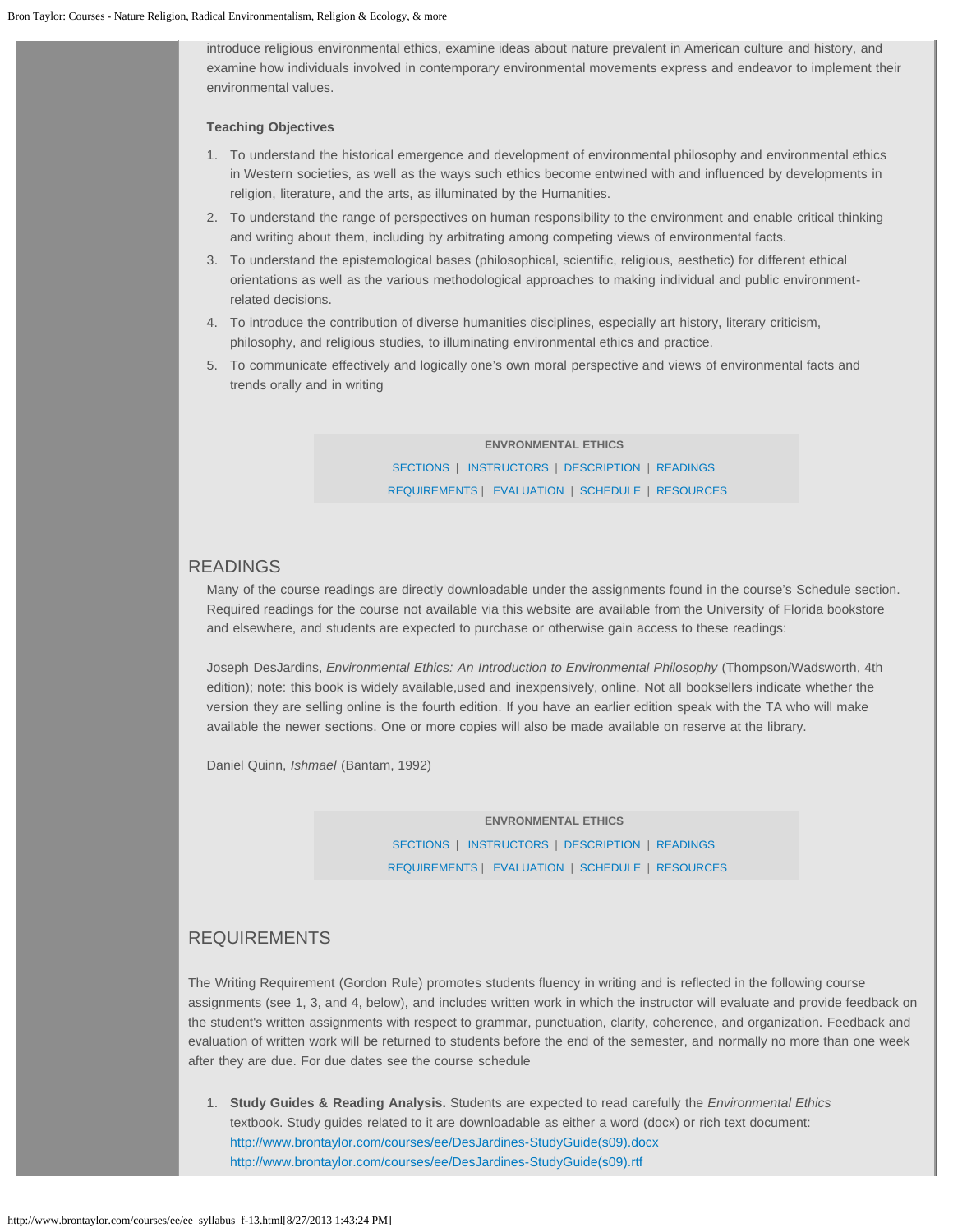During weeks when the readings are not drawn from the main text it is strongly recommended that you prepare an analysis of the readings. These are the sorts of questions you will need to be able to answer about all of the perspectives presented in the course if you are to participate effectively in classroom discussions as well as to perform well on exams and in your critical analysis papers: *What are the central argument(s)? How do the author(s) build their argument(s)? What evidence do they cite? What do the authors think is at stake? With whom are the authors in contention and why?* Additionally, think about the key presuppositions, strengths or weaknesses of the articles.

- 2. **Examinations**. There will be three exams. The final will be cumulative. These exams will typically have multiplechoice questions and fill-in sections, as well as short essay and/or take-home essay question(s). Study your study guides and classroom notes carefully in preparation for these exams. Everything that has occurred in class or that is assigned may appear on these exams.
- 3. **Essay Review**. You will write a 500-1000 word essay review of Ishmael (count words using your word processor's word counting feature). Analyze the book, describing its overall moral perspective and the kind of evidence provided related to this perspective. Make an *argument* about what you take to be the strengths and/or weaknesses in the book's assertions.
- 4. **Critical Essay**. Students will write a 1,500-2,000 word critical *ethical* analysis of an environment-related issue. For details, see the links under the course schedule, week 9.
- 5. **Attendance and participation**. Students are expected to attend and participate in class -- this is part of the learning process. Students who miss the equivalent of three weeks of class will suffer a one-grade reduction; those missing more than this will fail the course. Students who distinguish themselves by contributing significantly to classroom discussions may receive extra points for doing so. Course instructors will be looking for the following: Do you demonstrate that you have read and understood the course readings and can you engage in discussions in an informed and civil manner? Do you regularly commit "fallacies of moral reasoning" as discussed early in the course? How well do you integrate what you are learning in this course with information gathered elsewhere?
- 6. **Extra credit**. There will normally be extra credit oportunities announced in class or via the class email list serve. These usually involve attending an event on campus or in Gainesville that engages environmental ethics. Students then will write 250-500 word essay analyzing the following: *What are the central argument(s) that were being advanced? How did the individuals or groups build their argument(s)? What evidence did they cite? What do they think is at stake? With whom are those involved in contention, and why?* These extra credit write ups must be turned in to the teaching assistant no later than the final exam. The points used often help students raise their grade a notch or two, e.g., from a C+ to a B- or even a B.

We will regularly arrange forums and debates and hold them in class. Although we will not award points based on the quantity of participation, regular participation will insure that we have enough experience of you to evaluate. Do not miss class.

<span id="page-2-0"></span>**Monitoring email and participation in email discussions.** Routine course logistics will be updated through email, via a list serve established for this purpose. These email messages will be sent to your official university email address, which you are responsible to monitor every day or two. Course instructors will also send you short supplementary materials to read and about which you may be questioned on exams. A list serve has been established for the class and students may communicate with each other and the course instructors through it. Students may ask questions via email and instructors will respond either privately or to the class, as appropriate. It is critical to check your email because, *as the course progresses, the list of assignments and the readings are subject to modification. Always consult the latest version of the readings online.*

> **ENVRONMENTAL ETHICS**  [SECTIONS](#page-0-0) | [INSTRUCTORS](#page-0-1) | [DESCRIPTION](#page-0-2) | [READINGS](#page-1-0) [REQUIREMENTS](#page-1-1) | [EVALUATION](#page-2-0) | [SCHEDULE](#page-4-0) | [RESOURCES](#page-10-0)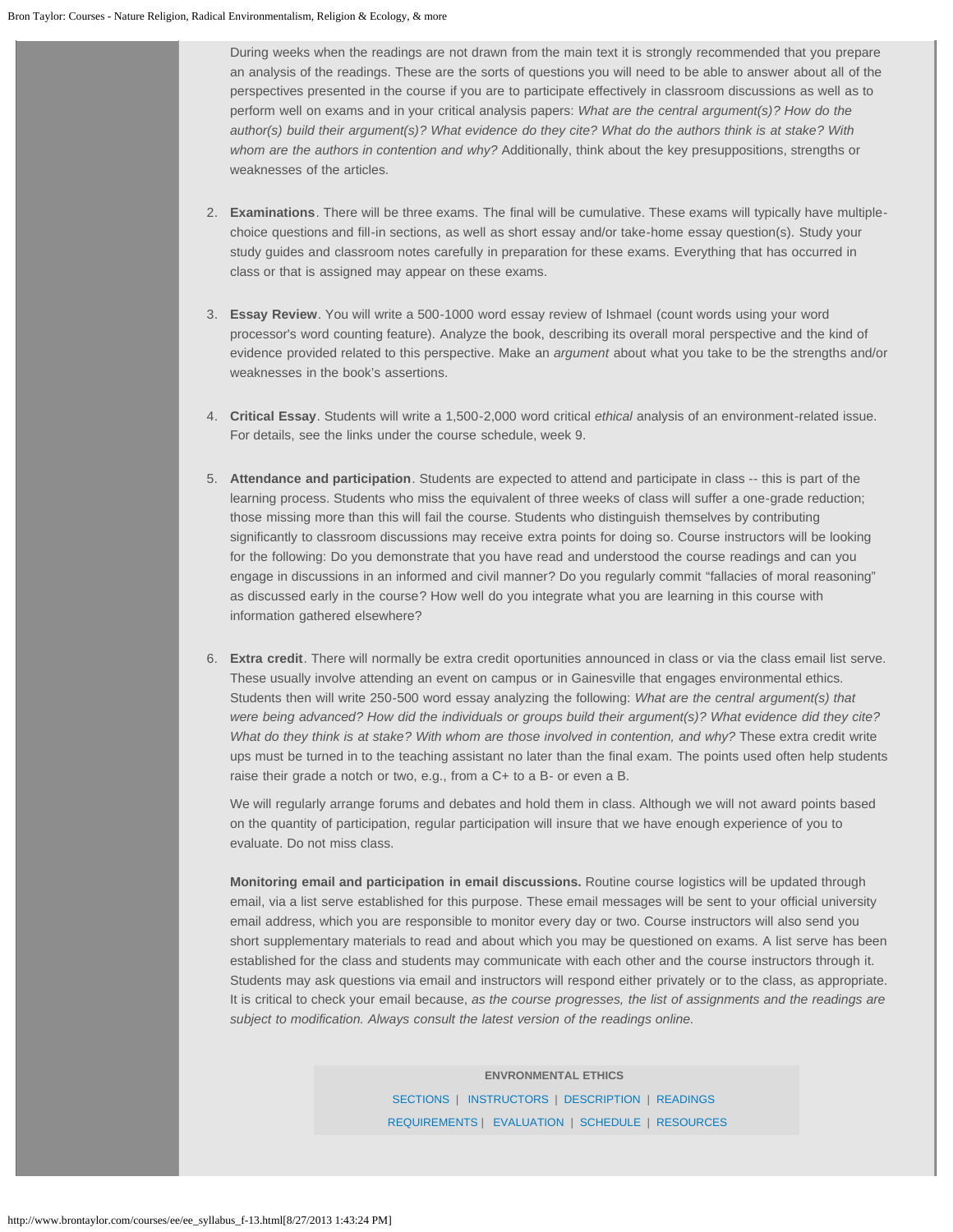### EVALUATION

### **Points Possible for Required Assignments**

This chart shows the points it is possible to earn for each assignment:

| <b>Assignment</b>              | <b>Points per Assignment</b>     | <b>Total Possible Points</b> |
|--------------------------------|----------------------------------|------------------------------|
| Exams (first two)              | 100 points each                  | 200                          |
| Final Exam                     | 150 points                       | 150                          |
| Essay/Review of <i>Ishmael</i> | 500 minimum, 750 maximum words   | 50                           |
| <b>Critical Analysis</b>       | 1500 minimum, 2000 maximum words | 100                          |
|                                | Total Possible Points:           | 500                          |

### **Calculating Grades**

After each exam, and at the end of the semester, the total number of points earned by each student will be divided by the total number earned by the highest-scoring student. The resulting percentage will be used to calculate each student's grade for the course. Put in a formula, the approach looks like this:

> the score of each individual student (your score) (divided by) the highest score earned by a student

The percentage arrived at by means of this formula will be evaluated according to the following scale:

|     | A    |
|-----|------|
| 93% | А-   |
| 90% | B+   |
| 87% |      |
| 83% | В    |
| 80% | В-   |
| 77% | $C+$ |
| 67% |      |
| 60% | С    |
| 59% | D    |
|     | F    |
|     |      |

This kind of scoring is fairer than many other forms of grading because: (1) It is based on what students actually achieve rather than some preconceived standard held by the professor; (2) Each student can receive a high grade; (3) Hard-working students will not be penalized for staying in a demanding course full of industrious students. With a traditional curve, demanding courses that "weed out" less industrious students, leaving hard-working ones, can unintentionally harm good students putting them in competition with each other. This will not occur in this course. To further insure fairness, any extra credit points will be added to the individual student's score, *only after the highest score earned by a student has been established.* This ensures that the extra credit earned will not increase the difficulty of the grading scale.

Course instructors reserve the right to lower or raise course grades based on classroom contributions or upon absences. We also reserve the right to change course requirements.

**Late or Missing Assignments**. Students who do not turn asssignments by the times specified will be penalized 10% of the possible points for that assignment for each day it is late.

**Returned Assignments.** At the end of the semester, unreturned course work will be available for pickup in the Religion Department office in Anderson 107 for 30 days after the official date that grades are posted by the registrar. After this time, they will be shredded to ensure privacy, and then recycled.

**Academic Dishonesty.** Students engaged in any form of academic dishonesty, as defined under the "Academic Misconduct" section of the Student Discipline Code, may fail the course and will be subject to other disciplinary measures.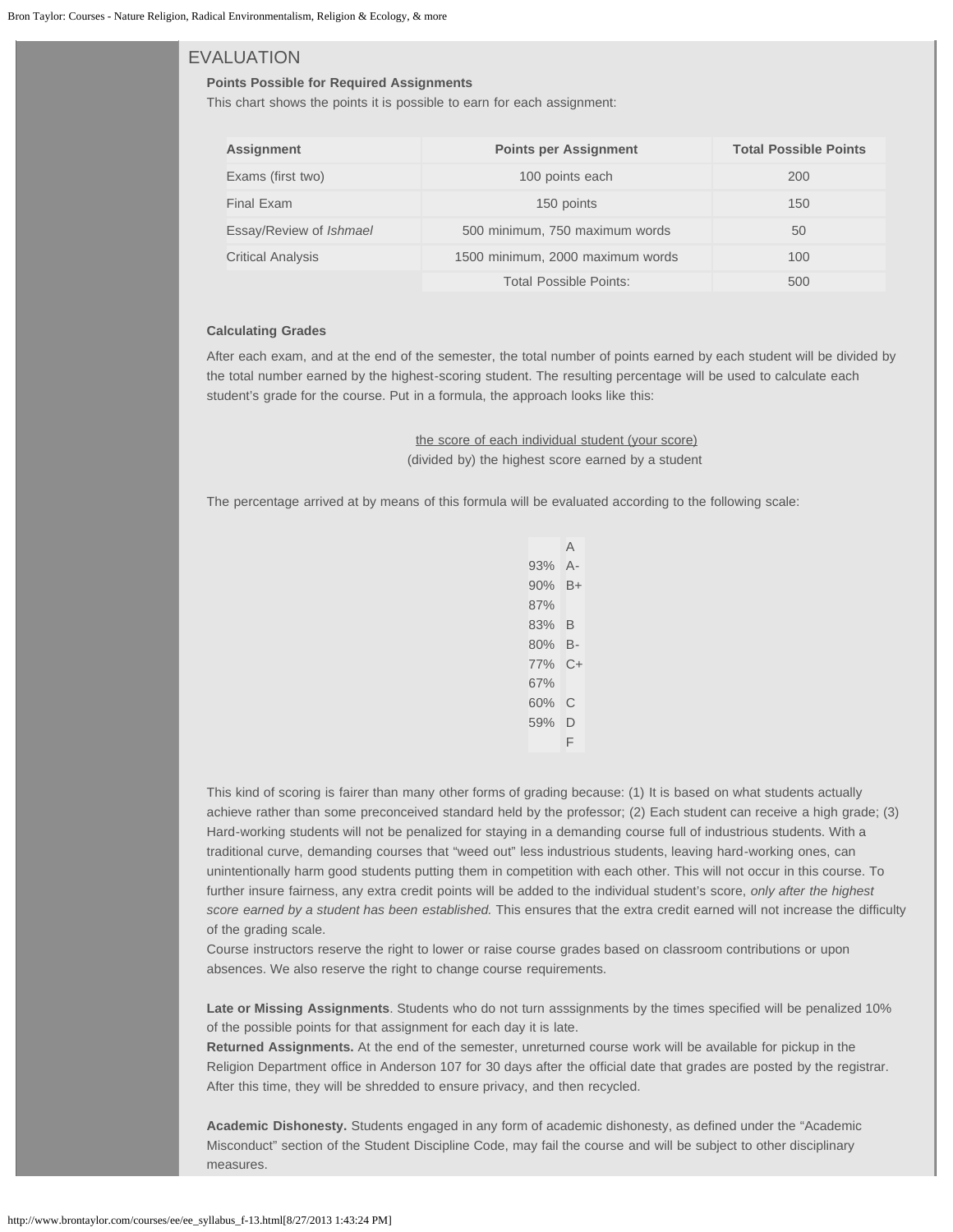**ENVRONMENTAL ETHICS**  [SECTIONS](#page-0-0) | [INSTRUCTORS](#page-0-1) | [DESCRIPTION](#page-0-2) | [READINGS](#page-1-0) [REQUIREMENTS](#page-1-1) | [EVALUATION](#page-2-0) | [SCHEDULE](#page-4-0) | [RESOURCES](#page-10-0)

### <span id="page-4-0"></span>**SCHEDULE**

WEEKS: August - [01](#page-4-1) - [02](#page-4-2) September - [03](#page-5-0) - [04](#page-5-1) - [05](#page-6-0) - [06](#page-6-1) October -[07](#page-7-0) - [08](#page-7-1) - [09](#page-7-2) - [10](#page-8-0) November - [11-](#page-8-1) [12](#page-8-2) - [13](#page-9-0) - [14](#page-9-1) **December - [15](#page-10-1)**

<span id="page-4-1"></span>**Note: All readings should be completed before the class date/week under which they are listed. This schedule is subject to change, therefore, rather than printing it, bookmark and consult it regularly.** 

### (Week 1) 21, 23, 26 August

### **Presentations:**

Fall 2013 we will begin with excerpts from the Documentary "Call of Life"

The following week will begin an introduction to environmental philosophy and ethics, and John Rawls' notion of the the necessity of 'basic facts' in ethical reasoning.

This will be followed by our "State of the Planet Report" (Part One ~ On Growth and its Limits).

**Readings: Introducing Environmental Ethics and the notion of Carrying Capacity.**

### **Readings (required)**

DesJardines, Chapter 1, "Science, Ethics & the Environment," 1-15. ["Ethical Implications of Carrying Capacity"](http://www.dieoff.org/page96.htm) by Garrett Hardin (1977) [skim]

### **Powerpoint Lecture**

[Introduction & State of the Planet / Limits to Growth](http://www.brontaylor.com/courses/pp/EE1--Intro+Limits2Growth.ppt) (powerpoint lecture #1, downloadable powerpoint lecture available for review, presented weeks 1 & 2).

**Readings & Websites (recommended)**  [Club of Rome history](http://www.clubofrome.org/eng/about/4/) [Club of Rome](http://www.clubofrome.org/?p=6316)'s website

<span id="page-4-2"></span>[Last Call: the untold reasons of the global crisis](http://www.lastcallthefilm.org/) (2012) [About the Club of Rome's reports]

# (Week 2) 28, 30 August, (no class Labor Day, 2 September) 4 September

**Presentation: The State of the World Report ~ On limits (Part I, continued) Readings on the types of environmental ethics, with a focus on rights and utilitarian theories.**

### **Readings (required)**

DesJardines, Chapter 2, "Ethical Theory & The Environment," 17-39, and Chapter 5, "Responsibilities to the Natural World," 94-118.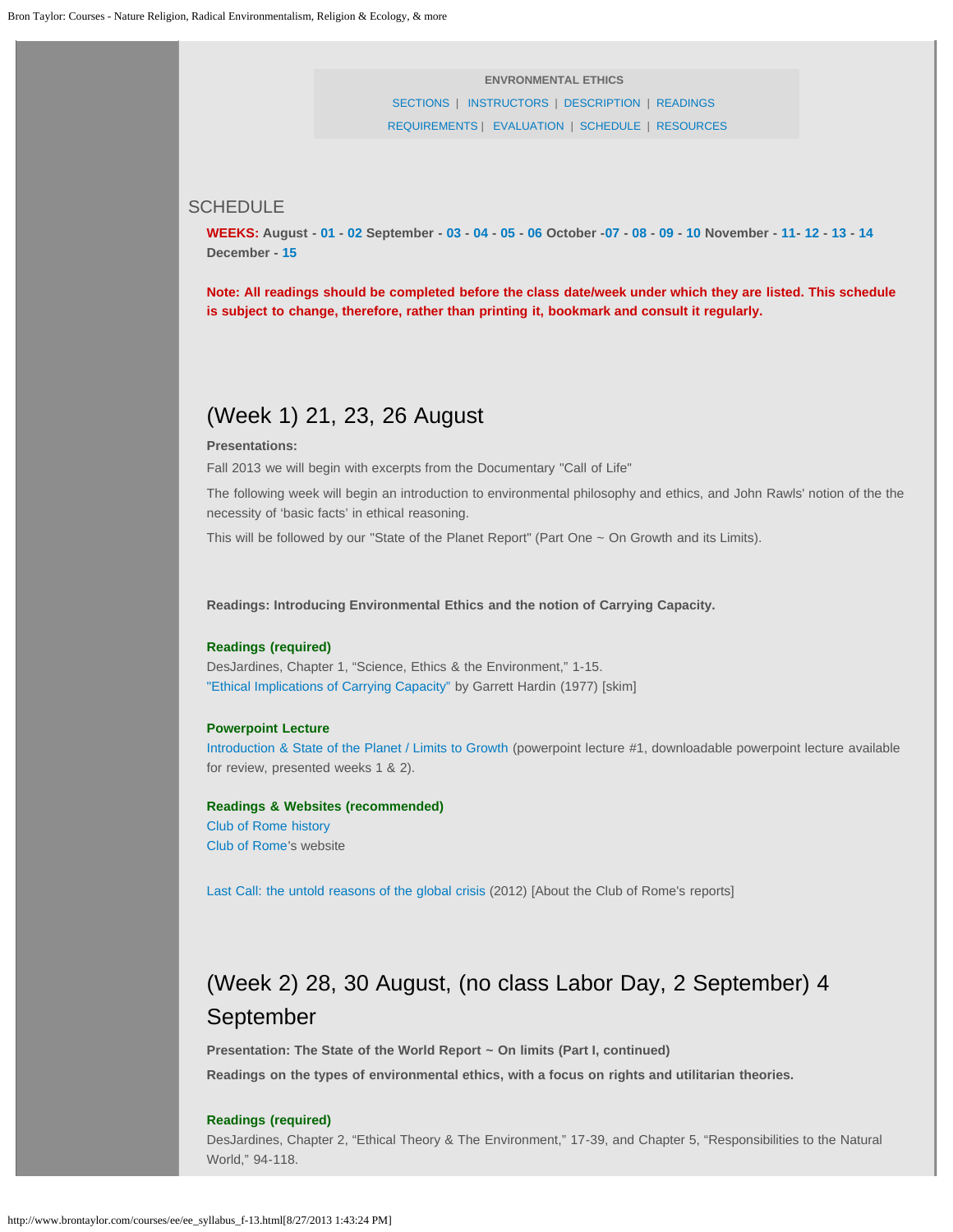### **Websites to review**

[Ecological Footprint Network](http://www.footprintnetwork.org/en/index.php/GFN/) (Peruse the site and familiarize yourself with it. Then go to the "personal footprint" link and do the analysis there – be ready to provide (confidentially) your footprint ('how many planets needed') in class on Thursday.

### **Readings & Websites (recommended)**

Peter Singer, [The Animal Liberation Movement](http://www.utilitarian.org/texts/alm.html)  Tom Regan, [The Case for Animal Rights](http://www.webster.edu/~corbetre/philosophy/animals/regan-text.html)

#### **Documentary**

Southbound (1996)

# <span id="page-5-0"></span>(Week 3) 6, 9, 11, September

**Presentation: The State of the World Report (Part Two: focus on biodiversity)** 

**Readings on Aesthetics, holism and environmental ethics.**

### **Readings (required)**

DesJardines, Chapter 6, "Biocentric ethics," 125-145, Chapter 7, "Wilderness, Ecology & Ethics, " 148-72. Garrett Hardin, ["Carrying Capacity as an Ethical Concept"](http://www.garretthardinsociety.org/articles_pdf/cc_ethical_concept.pdf) (2001)

### **Powerpoint Lecture**

[State of the Planet / biodiversity](http://www.brontaylor.com/courses/pp/EE2--StateOfPlanet.ppt) (powerpoint lecture #2, to review).

### **Reports to peruse (required)**

[United Nations Environmentlal Program, Intergovernmental Panel on Climate Change.](http://www.ipcc.ch/index.htm) This initiative of the United Nations was the co-recipient with former U.S. President Al Gore of the 2007 Nobel Peace Prize. Take some time to peruse the website. Find and read the especially useful Summaries for Policymakers. Next, search 'global warming hoax' or 'skeptics' and such words to get an idea of the contempt directed at the IPPC by its detractors.

### **Reports to peruse (recommended)**

[Living Planet Report 2012](http://wwf.panda.org/about_our_earth/all_publications/living_planet_report/2012_lpr/) (World Wide Fun For Nature) presents annual living planet reports; the latest can be perused and downloaded and provide excellent, synthetic reports on the status of the world's diverse species.

### **Readings (recommended)**

Garrett Hardin, "[Cultural Carrying Capacity"](http://www.dieoff.org/page46.htm) (1986)

#### **Documentary**

An Inconvenient Truth (1995) (Al Gore), UF Library; [Documentation of Climate Change](http://www.worldviewofglobalwarming.org/pages/references.html) (link to many sites)

## <span id="page-5-1"></span>(Week 4) 13, 16, 18 September

**Presentation: State of the world Report, Part III, toxics, climate change, and deforestation (concludes week 5).**

**Readings on Aldo Leopold and the Land Ethic (elders of environmental philosophy)**

**Discussion: Individualism v. holism: Who is morally considerable? Does individualism provide a basis for "hard cases" in environmental ethics? What are the weaknesses and strengths of holistic environmental ethics?**

#### **Readings (required)**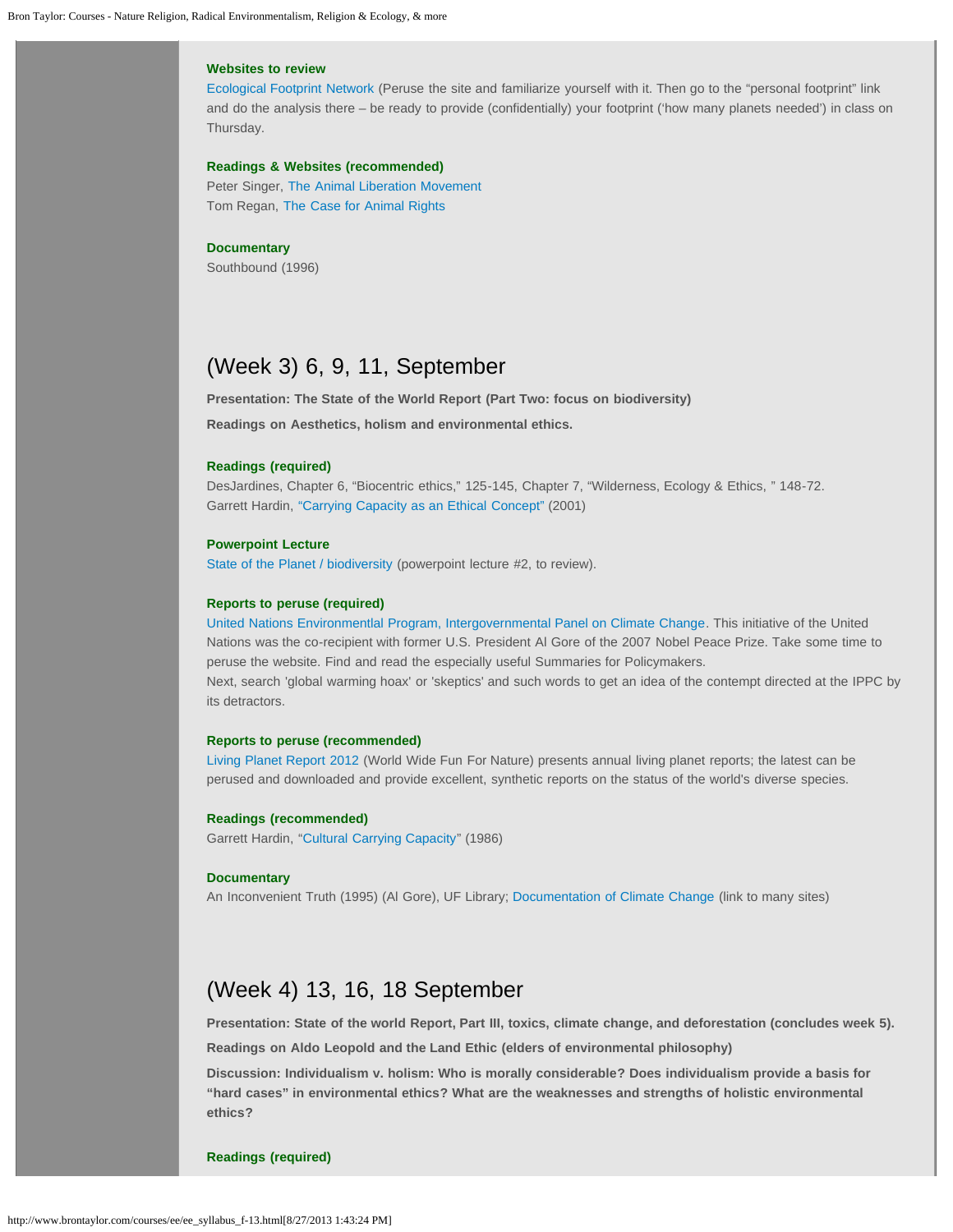DesJardines, Chapter 8, "The Land Ethic, " 176-199. [Leopold, Aldo](http://www.religionandnature.com/ern/sample/Meine--Leopold.pdf), (biography)

Aldo Leopold, from A Sand County Almanac "[Forward](http://www.religionandnature.com/bron/courses/pdf/Leopold--Foreward.pdf)," "[Arizona and New Mexico"](http://www.religionandnature.com/bron/courses/pdf/Leopold--Arizona and New Mexico.pdf) (especially sub-section, "Thinking like a Mountain"), "The Round River," "Goose Music," and ["The Land Ethic](http://www.religionandnature.com/bron/courses/pdf/Leopold--LandEthic.pdf)." (Note: The Oxford University Press edition (1949/1968) does not have "Part III", which includes the Thinking like a Mountain, [Round River](http://www.religionandnature.com/bron/courses/pdf/Leopold--river.pdf), and [Goose Music](http://www.religionandnature.com/bron/courses/pdf/Leopold--goose.pdf) essays. For these, see the Ballentine Books (1970) paperback edition. Also strongly recommended from the Ballentine paperback edition, read widely, esp. "A Sand County Almanac" and "Wilderness" and "Conservation Esthetic."

### **Powerpoint Lecture**

[State of the Planet / toxics, climate & forests](http://www.brontaylor.com/courses/pp/EE3--StateOfPlanet.ppt) (powerpoint lecture #3, to review).

### **Documantaries/Lectures**

*Greenfire* (2011) and/or Holmes Rolston on reconsidering Leopld's Green Fire (2013)

# <span id="page-6-0"></span>(Week 5) 20, 23, 25 September

**Exam One– In Class – Friday 27 September Short answer, matching, & multiple choice exam. Closed book, no computer.**

**Note: Exam subject matter will be drawn exclusively from information conveyed in required readings and classroom presentations through week five.**

**Presentation: State of the World Report** (Part III, concluded).

**Readings: Pioneer-elders in environmental ethics** (continued)

### **Readings (required)**

[Thoreau, Henry David](http://www.religionandnature.com/ern/sample/Gould--Thoreau.pdf) (biography)

Thoreau readings, from [Appendix](http://www.brontaylor.com/environmental_books/pdf/Taylor--ThoreauAppendix.pdf) of *Dark Green Religion* [\(](http://www.religionandnature.com/bron/dgr/Taylor--DGR11-ThoreauAppendix.pdf)2010). [Muir, John](http://www.religionandnature.com/ern/sample/Holmes--Muir.pdf) (biography)

John Muir. Read ["Cedar Keys](http://www.brontaylor.com/courses/pdf/Muir--Cedar Keys.pdf)," and "[Wild Wool](http://www.brontaylor.com/courses/pdf/Muir--Wild Wool.pdf)." from Nature Writings. Edited by William Cronon. New York: Library of America, 1997.

#### [Carson, Rachel](http://www.religionandnature.com/ern/sample/McCay--Carson,Rachel.pdf) (biography)

Rachel Carson, [Nature Religion Selections](http://www.brontaylor.com/courses/pdf/Carson,Rachel--NatureReligion.pdf) and [selections and commentary](http://www.brontaylor.com/courses/pdf/Carson,Rachel--SilentSpring.pdf) on Silent Spring. Also strongly recommended, peruse Under the Sea Wind, about which she ruminated in the hyperlinked selections, or read "Preface" and "[The Marginal World](http://www.brontaylor.com/courses/pdf/Carson--The Marginal World.pdf)" (pp. 1-7), and "[The Enduring Sea"](http://www.religionandnature.com/courses/pdf/Carson--EnduringSea.pdf) (pp. 249-50), in The Edge of the Sea (1955), or read widely from The Sea Around Us or Silent Spring (in this, her most famous book, see especially the introductory ["Fable](http://www.brontaylor.com/courses/pdf/Carson--Fable for Tomorrow.pdf) [for Tomorrow"](http://www.brontaylor.com/courses/pdf/Carson--Fable for Tomorrow.pdf) (pp. 1-3), and the concluding section, "[The Other Road,](http://www.brontaylor.com/courses/pdf/Carson--The Other Road.pdf)" pp. 177-97, esp. its concluding two pages).

### **Documentary**

Battle for Wilderness (1989)

# <span id="page-6-1"></span>(Week 6) 30 September, 2, 4 October

**Determine the subject of your critical essay. Here are resources for them: [Critical Essay Guidelines](http://www.brontaylor.com/courses/ee/CriticalEssayGuidelines(sp11).htm), and [Critical Essay Topics](http://www.brontaylor.com/courses/ee/CriticalEssayTopics.htm); and [Fallacies of Moral Reasoning.](http://www.brontaylor.com/courses/ee/FallaciesMoralReasoning.htm)**

**Ethics presentations over the next several weeks include: "The Discipline of Ethics", "Principles of Ethics: Rights, Justice, and Beneficence", "Key Conundrums in Environmental Ethics" (with powerpoint presentations) and "Fallacies of Moral Reasoning" (with hyperlinked summary) Readings in Anti-Hierarchal Environmental Ethics: Anarchism, Social Ecology, and Ecofeminism**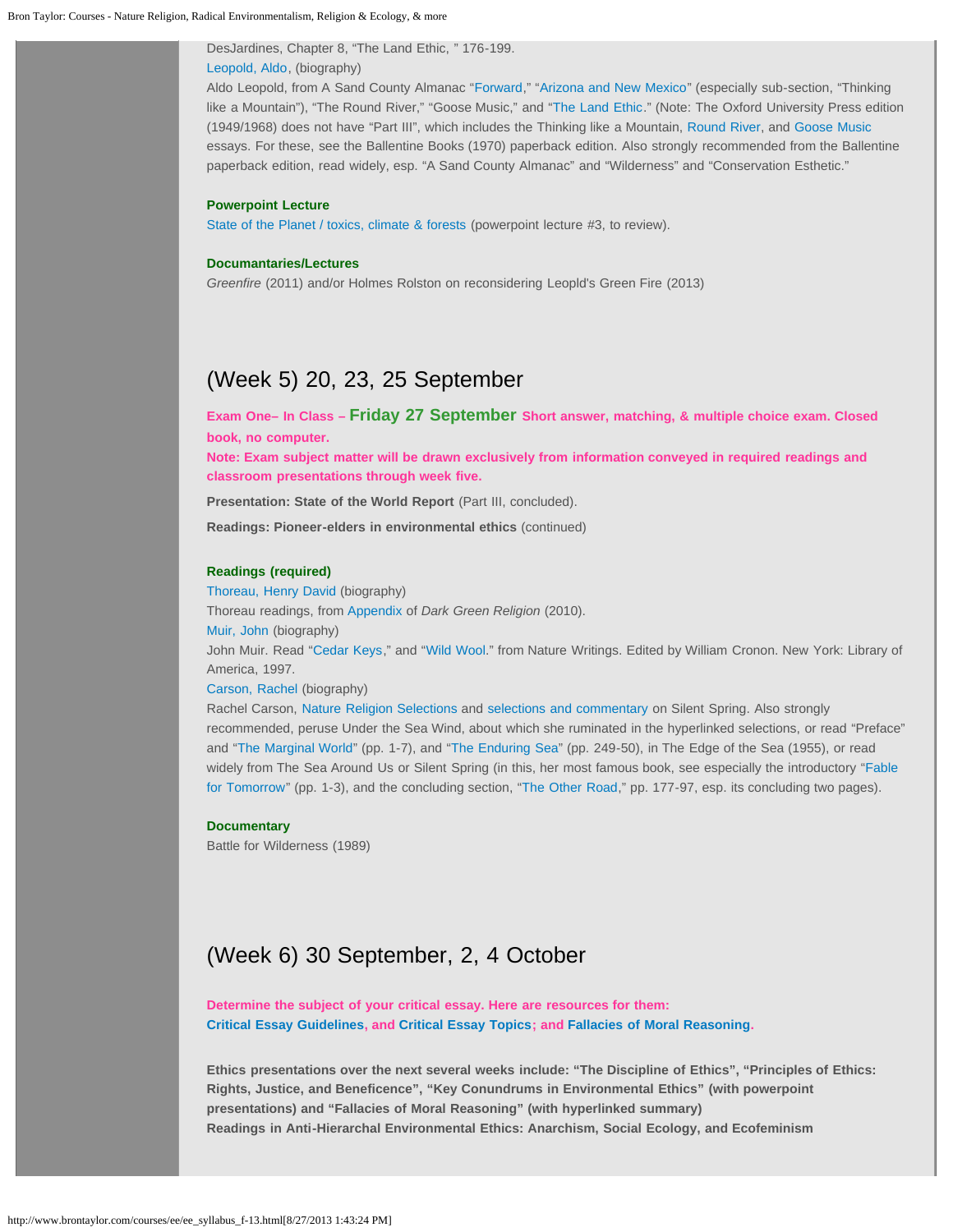### **Readings (required)**

DesJardines, Chapter 10, "Social Justice & Social Ecology," 224-240, Chapter 11, "Ecofeminism," 243-258. "[Anarchism](http://www.religionandnature.com/ern/sample/Clark--Anarchism.pdf)" and ["Social Ecology](http://www.religionandnature.com/ern/sample/Clark--SocialEcology.pdf)" by John Clark in the ERN ["Ecofeminism"](http://www.religionandnature.com/ern/sample/Hobgood-Oster--Ecofeminism.pdf) by Laura Hobgood-Oster in the ERN

### **Additional Resources**

[Ethics Analysis Chart](http://www.brontaylor.com/courses/pdf/EthicsAnalysisChart.pdf)

### **Powerpoint Lectures**

[Discipline Of Ethics \(pts 1 & 2\)](http://www.brontaylor.com/courses/pp/EE4--DisciplineOfEthics(pt1+2).ppt) (powerpoint lecture, to be presented this and next week, available for review) [Discipline Of Ethics \(pt 3\)](http://www.brontaylor.com/courses/pp/EE5--DisciplineOfEthics(pt3).ppt) (powerpoint lecture, to be presented during the next few weeks, available for review)

### **Readings (recommended)**

"[What is Social Ecology"](http://dwardmac.pitzer.edu/Anarchist_Archives/bookchin/socecol.html) (originally 1993) and ["Social versus Deep Ecology](http://libcom.org/library/social-versus-deep-ecology-bookchin)" (orig. 1987) by Murray Bookchin

**Documentary**  Wild By Law (1991)

## <span id="page-7-0"></span>(Week 7) 7, 9, 11 October

**Readings and discussions on Deep Ecology, and Religion & Environmental Ethics**

### **Readings (required)**

DesJardines, Chapter 9, "Deep Ecology," 202-221 ERN: [Deep Ecology](http://www.religionandnature.com/ern/sample/Taylor--DeepEcology.pdf) Bron Taylor, '[Religion and Environmental Ethics'](http://www.religionandnature.com/ern/sample/Taylor--EnvironmentalEthics.pdf) from the Encyclopedia of Religion & Nature

### **Documentary**

<span id="page-7-1"></span>Earth First! (60 Minutes)

# (Week 8) 14, 16, 18 October

**Readings and discussions on Radical Environmentalism.**

#### **Readings (required)**

DesJardines, Chapter 9, "Deep Ecology," 202-221.

ERN: [Radical Environmentalism;](http://www.religionandnature.com/ern/sample/Taylor--RadicalEnvironmentalism.pdf) [Earth First! and the Earth Liberation Front.](http://www.religionandnature.com/ern/sample/Taylor--EF!andELF.pdf)

Michael Martin, "[Ecosabotage and Civil Disobedience"](http://www.brontaylor.com/courses/pdf/Martin--Ecosabotage.pdf) from Environmental Ethics 12 (Winter 1990), pp. 291-310 / Dave Foreman with Edward Abbey and T.O. Hellenbach, [Why Monkeywrench?](http://www.brontaylor.com/courses/pdf/Foreman(withAbbey+Others)--Ecodefense.pdf) Selections from Ecodefense, 7-23.

### **Documentary**

<span id="page-7-2"></span>Dave Foreman Lecture at UW Oshkosh (1990)

### (Week 9) 21, 23, 25 October

**Presentations and debates on radical and grassroots environmentalism.**

**Readings (required)** Daniel Quinn, *Ishmael*.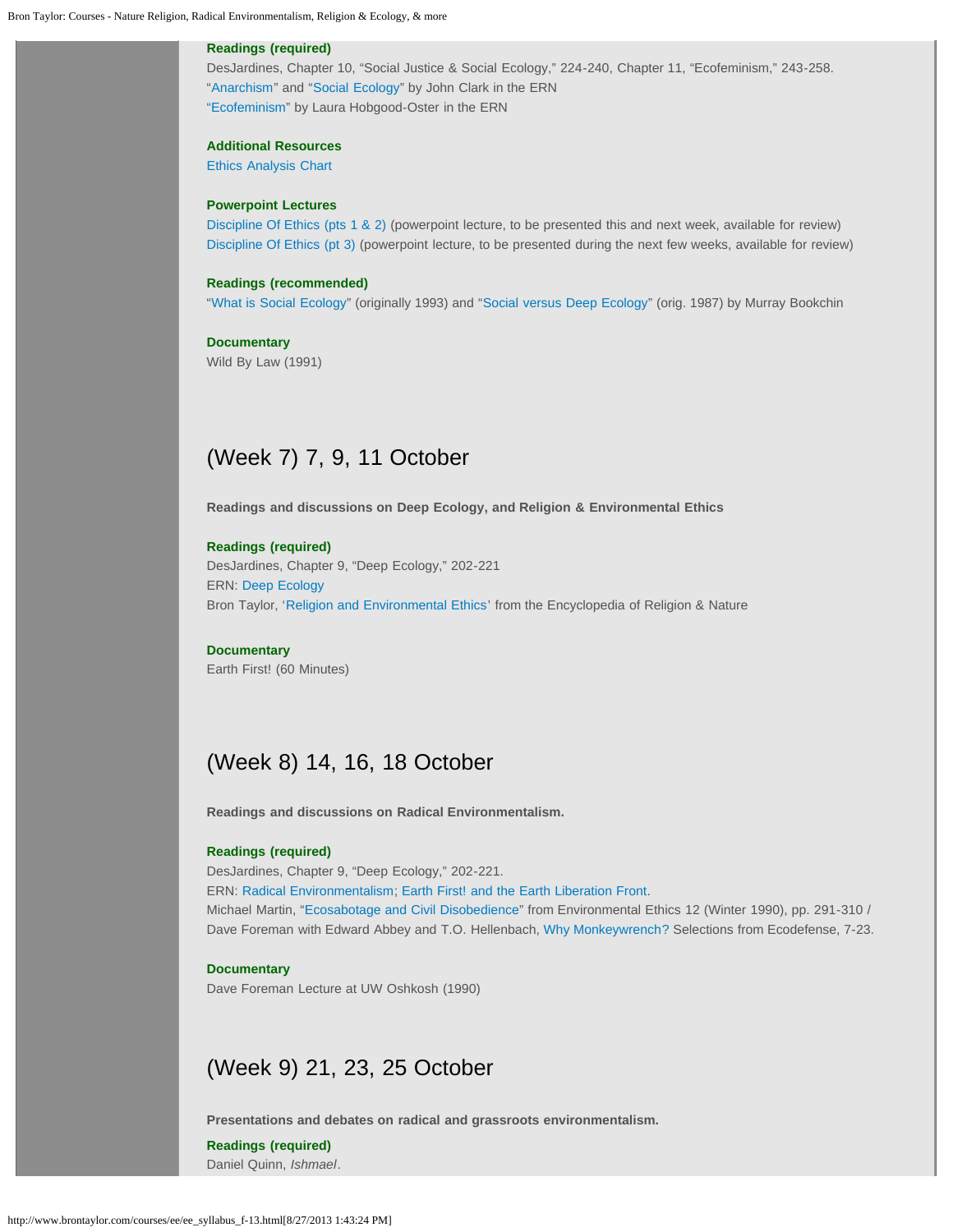Paul Watson, [A Call for Biocentric Religion.](http://www.religionandnature.com/ern/sample/Watson--BiocentricReligion.pdf) Watson is Captain of the [Sea Shepherd Conservation Society](http://www.seashepherd.org/) and star of the Animal Planet show [Whale Wars](http://animal.discovery.com/tv-shows/whale-wars).

### **Documentary (required viewing)**

*Blackfish* (2013), which is about Killer Whales in captivity), CNN, Thursday night, 24 October, at 9 p.m. Take a look at [Sea World Cares](http://www.seaworldcares.com/), where the corporation features its "caring and passion for wildlife", and the New York Times article, [Smart, Social and Erratic in Captivity](http://www.nytimes.com/2013/07/30/science/smart-social-and-captive.html?hp&_r=0).

Ben Minteer and Leah Gerber, [Buying Whales to Save Them,](http://www.issues.org/29.3/minteer.html?utm_medium=etmail&utm_source=University of Texas at Dallas&utm_campaign=29.3+-+now+available&utm_content=&utm_term) Issues in science and technology, Spring 2013 (online). Be prepared to discuss the film and the ethical debates surrounging it anytime this week.

**25 October: Last date to provide title, abstract, and sources for Critical Essays (see critical essay guidelines under week 6)**

### <span id="page-8-0"></span>(Week 10) 28, 30 October, 1 November

**Exam Two– In Class – Friday, 1 November. Short answer, matching, & multiple choice exam. Closed book, no computers.**

**Presentations and discussion on Pragmatism and Public Lands Management.**

### **Readings (required)**

DesJardines, Chapter 3, "Ethics and Economics: Managing Public Lands," 45-66, and Chapter 12, "Pluralism, Pragmatism, and Sustainability," 258-269.

"[Battling Religions in Parks and Forest Reserves:](http://www.georgewright.org/212taylor.pdf) Facing Religion in Conflicts Over Protected Places" (with Joel Geffen), in Full Value of Parks and Protected Areas: From Economics to the Intangible, eds. D. Harmon & Allen Putney (Rowman and Littlefield, 2003), 281-94, this version in the George Wright Forum, 56-67.

#### **Documentary:**

*Yellowstone to Yukon (1997)*

# <span id="page-8-1"></span>(Week 11) 4 & 6 November (no class 8 November due to Homecoming)

**Carrying Capacity and the ethics of procreation and consumption**

### **Readings (required)**

DesJardines, Chapter 4, "Responsibilities to Future Generations: Sustainable Development," 70-90 Garrett Hardin, "[Lifeboat ethics,](http://www.garretthardinsociety.org/articles/art_lifeboat_ethics_case_against_helping_poor.html)" Psychology Today (1974). Sandy Irvine, "[The Cornucopia Scam:](http://www.brontaylor.com/courses/pdf/Irvine--CornucopiaScam.pdf) Contradictions of Sustainable Development" in Wild Earth 4 (4):72-82, Winter

94/95.

### **Sources to peruse (required)**

[Worldwatch report, 2008,](http://www.brontaylor.com/courses/pdf/Worldwatch--Population(2008).pdf) scroll down and read pp. 7-23, 34-47 (perusal of the rest is recommended) Ecofuture reports on [Overpopulation and Sustainability,](http://www.ecofuture.org/pop/reports.html) this includes UC professor Al Bartlett's article, ['Is there a population problem?](http://www.ecofuture.org/pop/rpts/bartlett_pop_prob.html)' originally in Wild Earth

### **Documentary:**

*Mother: Caring for Seven Billion* (2013) ([Mother Website](http://www.motherthefilm.com/))

**8 November: Essay on Ishmael due, send by email to Sara Stokes by 3 p.m.; last date to provide title, abstract, and sources for Critical Essays (see critical essay guidelines under week 9)**

<span id="page-8-2"></span>**Ishmael essays returned 15 November**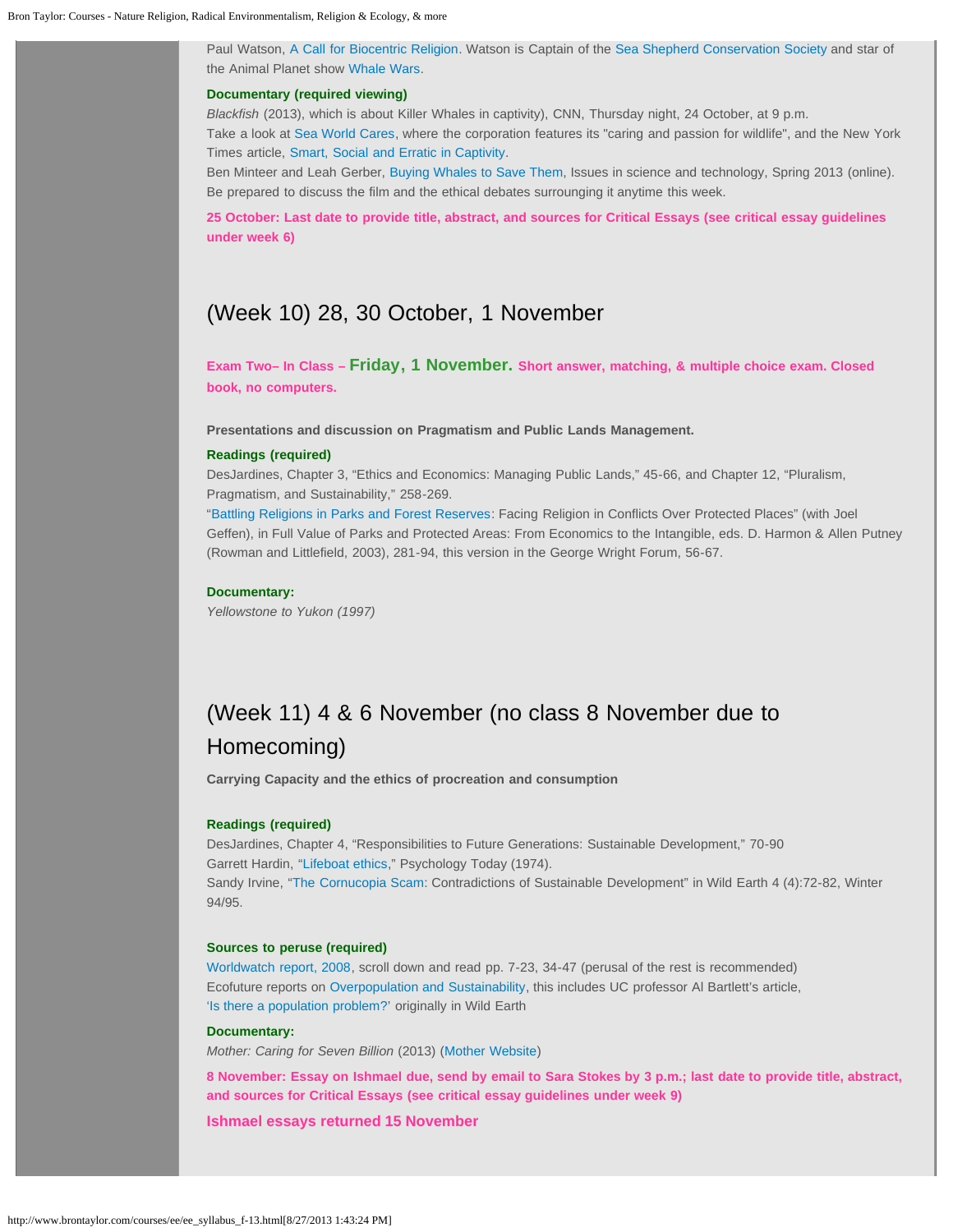# (Week 12) 11, 13, 15 November

**Bioregionalism**

### **Readings (required)**

Bron Taylor, ["Bioregionalism: An Ethics of Loyalty to Place](http://www.brontaylor.com/environmental_articles/pdf/Taylor--Bioregionalism+Ethics.pdf)," Landscape Journal 19(1&2): 50-72, 2000.

### **Documentary:**

Thinking Like a Watershed (1998 )

### **Readings (recommended)**

Wendell Berry, "[Two Economies"](http://www.brontaylor.com/courses/pdf/Berry--Two Economies.pdf)

**15 November:** *Mandatory* **summary of articles is due for your critical essay project. Next week, is the last chance to submit your critical essay draft for instructor feedback. (This is optional; be sure to carefully review the critical essay guidelines, which are located in the course schedule, under week 6).** 

## <span id="page-9-0"></span>(Week 13) 18, 20, 22 November

**Global Issues: Triage Ethics and the Tragedy and Battle for the Commons; and Grassroots Ecological Resistance Movements**

**Readings (required) [This week be prepared to debate Hardin's views from this week's reading in contrast to those expressed by Feeney et. al., and a third and fourth from Gedick's and Akula's articles]**

Garrett Hardin, "[Tragedy of the Commons"](http://www.brontaylor.com/courses/pdf/Hardin--TragedyOfTheCommons(1968).pdf) from Science (1968). Also available in html at <http://www.sciencemag.org/cgi/content/full/162/3859/1243>. Feeney et al., "[The Tragedy of the Commons: Twenty-Two](http://www.brontaylor.com/courses/pdf/Feeney--TragedyOfCommons.pdf) [Years Later"](http://www.brontaylor.com/courses/pdf/Feeney--TragedyOfCommons.pdf) in Green Planet Blues, 53-62

Garrett Hardin responds, "[The Global Pillage: Consequences of Unmanaged Commons"](http://www.brontaylor.com/courses/pdf/Hardin--LivingWithinLimits(21)TheCommons.pdf) ch 21 from Living Within Limits "[The \(tuna\) Tragedy of the Commons"](http://dotearth.blogs.nytimes.com/2008/11/26/the-tuna-tragedy-of-the-commons/), New York Times, 26 November 2008

ERN: "[Environmental Justice and Environmental Racism](http://www.religionandnature.com/ern/sample/Figueroa--EnvironmentalJustice.pdf)" by Robert Figueroa in the ERN.

Ecological Resistance Movements, Al Gedicks, on [Indigenous Environmentalism](http://www.brontaylor.com/courses/pdf/Gedicks--NativeAmericanEcoResistance.pdf), 89-107. Ecological Resistance Movements, on [Environmentalism in India](http://www.brontaylor.com/courses/pdf/Akula--grassroots.pdf), Vikram Akula, 127-144

#### **Readings (recommended)**

The Ecologist, [Whose Common Future](http://www.brontaylor.com/courses/pdf/Ecologist--WhoseCommonFuture(1,2,6).pdf)?: Reclaiming the Commons (Philadelphia: New Society, 1994), ch 1-2 & 6 Many other articles by Hardin or related to his views are at the [Garrett Hardin Society website](http://www.garretthardinsociety.org/info/links.html).

### **Podcast and websites on Climate Change (recommended)**

Canadian Broadcasting System "Climate Wars" (mp3s), [Part1,](http://www.brontaylor.com/sound/ClimateWars(1).mp3) [Part2](http://www.brontaylor.com/sound/ClimateWars(2).mp3), [Part3](http://www.brontaylor.com/sound/ClimateWars(3).mp3). Series based on Gwynne Dyer's Climate Wars (2008).

The [Rock Ethics Institute](http://rockblogs.psu.edu/rockethics/) has a valuable website focusing on [Climate Ethics.](http://rockblogs.psu.edu/climate/)

### **Documentary**

Lacandona: The Zapatistas and the rainforest of Chiapas, Mexico (26m/bt)

# <span id="page-9-1"></span>(Week 14) 25 & 27 November; note, no classes 28-29 November (Thanksgiving holiday)

**Critical Essay due 27 November, in class, paper copies (see the critical essay guidelines in the scheule, above, week 6. Do not forget to include the title, abstract, and sources assignments, that were due earlier and returned**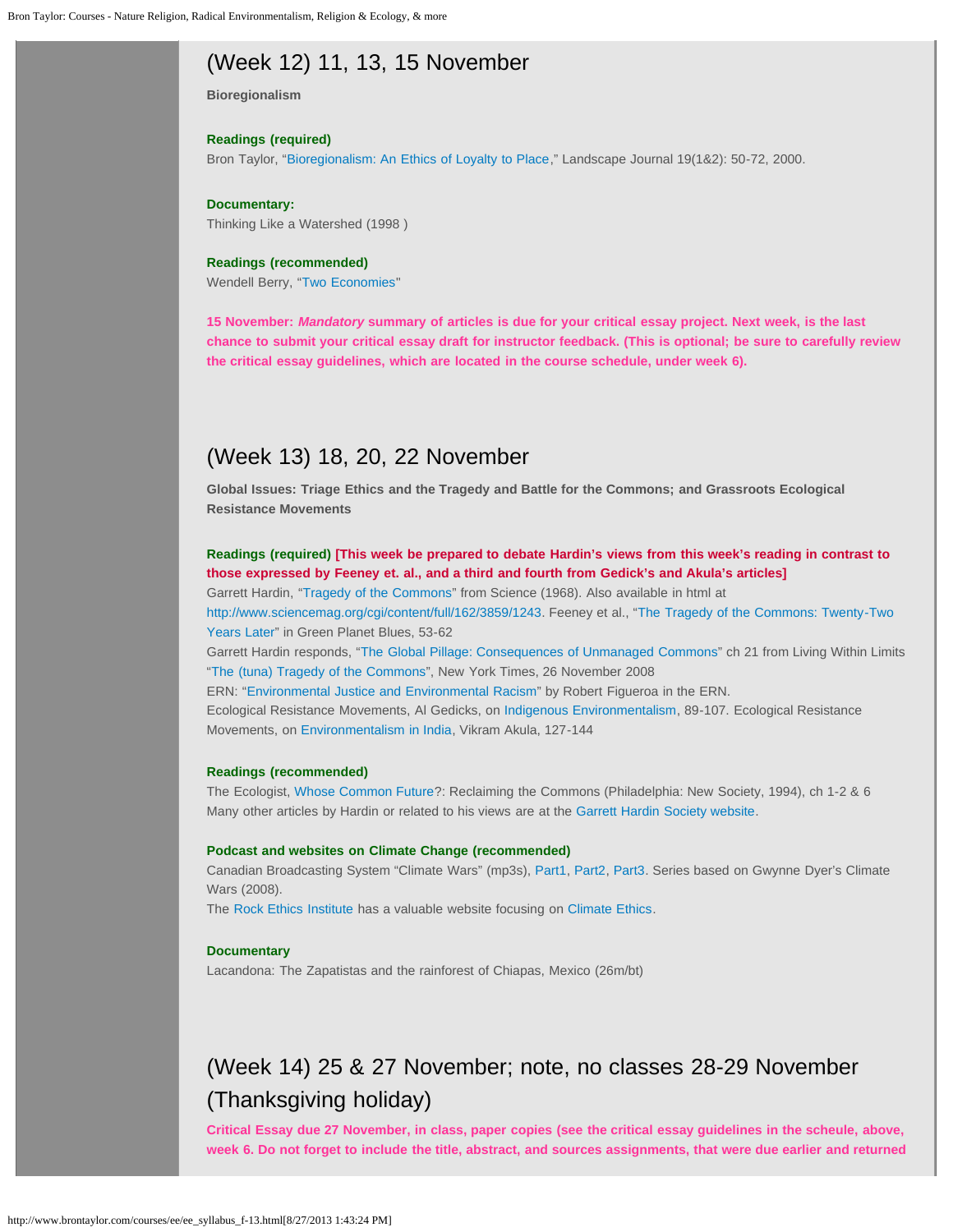### **to you).**

**The Great Debate: Which Environmental Philosophy Makes the most Sense?**

### **Readings (required)**

Theodore Kaczynski, "[Industrial Society and Its Future](http://en.wikisource.org/wiki/Industrial_Society_and_Its_Future)."

Bron Taylor, ["Deep Ecology and its Social Philosophy: A Critique](http://www.brontaylor.com/environmental_articles/pdf/Taylor--DeepEcologyasSocialPhilosophy.pdf)," in *Beneath the Surface: Critical Essays on Deep Ecology*. Eds. E. Katz. A. Light, D. Rothenberg (Boston: MIT Press, 2000), 269-299. Bryan Norton & Ben Minteer, ["From environmental ethics to environmental public philosophy](http://www.brontaylor.com/courses/pdf/Norton+Minteer--EnvEthics+Econonomics.pdf): ethicists and economists,

1973-future," in T. Tietenberg adn H. Folmer (eds.) *The International Yearbook of Environmental and Resource Economics* 2002/2003 (Edward Elgan, 2002).

### **Readings (recommended)**

Robert Paehlke's *Environmentalism and the Future of Progressive Politics* (Yale U.P, 1989), 273-283 (on reserve) Martin Lewis, Green Delusions (Duke U.P., 1992), p. 150-90 & 242-51.

### **Documentary (required; viewable online):**

<span id="page-10-1"></span>[Pickax](http://www.youtube.com/watch?v=FIQZY593YGw) (1999)

## (Week 15) 2 & 4 December (4th is last day of classes)

### **Critical Essays Returned 4 December, in class**

**Social Philosophy and Environmental Futures: How should we structure livelihoods, communities, nations, and international relations? Is religion the solution or one of the key problems?**

### **Readings (required) [This week be prepared to discuss Taylor's 'parting shots' in these artcles, constrasting it with other perspectives in the class]**

Bron Taylor, [Resistance: Do the Means Justify the Ends?](http://www.brontaylor.com/environmental_articles/pdf/Taylor--Resistance.pdf), Worldwatch's *State of the World 2013*.

Bron Taylor, [A Green Future for Religion?](http://www.brontaylor.com/environmental_articles/pdf/Taylor--GreenFuture4Rel.pdf), Futures Journal 36:991-1008, 2004

Bron Taylor, [Earth Religion and Radical Religious Reformation](http://www.brontaylor.com/environmental_articles/pdf/Taylor--EarthReligionRadicalReformation(2010).pdf), *Moral Ground: Eighty Visionaries on Why its Wrong to Wreck the World* (Trinity University Press, 2010)

**Lecture (required)** Listen to Sam Harris's "Ted Talk," [Science Can Answer Moral Values,](http://www.ted.com/talks/sam_harris_science_can_show_what_s_right.html) in which he argues, contrary to those who argue one cannot get a value from a fact, that objective moral truth can be deduced from facts, including those derived from science. His ethical benchmark is that of concern for the well being of conscious living beings, and he contends that we can know from the facts what the well being for conscious beings entails, and when we are closer or further from the conditions in which conscious beings can and will flourish. Listen to his talk and consider its implications for environmental ethics, and possible social and environmental futures.

### **The final, cumulative exam will be take place on Tuesday, December 10, from 5:30 - 7:30 pm, in our main classroom (MAEB 211)**

**ENVRONMENTAL ETHICS**  [SECTIONS](#page-0-0) | [INSTRUCTORS](#page-0-1) | [DESCRIPTION](#page-0-2) | [READINGS](#page-1-0) [REQUIREMENTS](#page-1-1) | [EVALUATION](#page-2-0) | [SCHEDULE](#page-4-0) | [RESOURCES](#page-10-0)

<span id="page-10-0"></span>Resources **Writing Well** [Bron Taylor's Writing Well Guide](http://www.brontaylor.com/pdf/writingwell.pdf)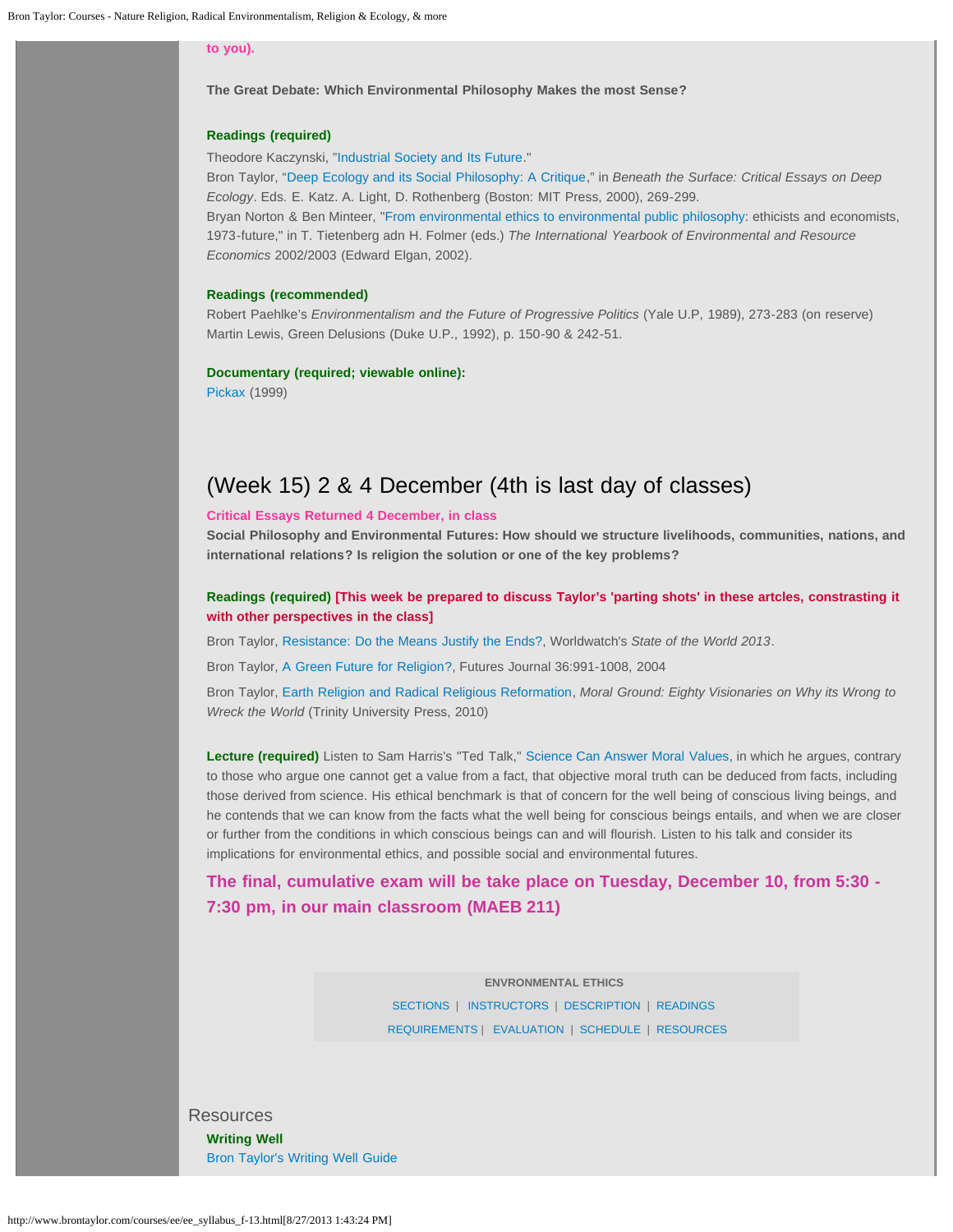### **Outline Articles**

[Environmental Ethics](http://plato.stanford.edu/entries/ethics-environmental/) (by Andrew Brennan and Yeuk-Sze Lo) in the Stanford Encyclopedia of Philosophy.

### **Documentaries**

*The Environmental Situation(s):* [Last Call: the untold reasons of the global crisis](http://www.lastcallthefilm.org/) (2012) [About the [Club of Rome](http://www.clubofrome.org/?p=6316)'s *Limits to Growth* and subsequent reports] Growthbusters (2011) Gassland Part II (2013) Gassland (2010) An Inconvenient Truth (2006) [The Story of Stuff](http://www.youtube.com/watch?v=gLBE5QAYXp8) (2008); see also [The Story of Stuff website](http://www.storyofstuff.org/) Food Inc (2008) The 11th Hour (2007), with Leonard DiCaprio, Thom Hartmann Red Gold (2008), 55 minutes, about Bristol Bay Southbound (1996) [Deforestation in SE USA] *Radical Environmentalism:* The East (2013) If a Tree Falls: A story of the Earth Liberation Front (2011) Edward Abbey: A Voice in the Wilderness (1993) Dave Foreman, Radical Environmentalism talk, the University of Wisconsin Oshkosh (1990) Earth First!, on 60 Minutes (1990) *Environmental Thought/Thinkers/Movements/Ethics:* Holmes Rolston Lecture on Leopold, Greenfire, and Earth Ethics (2013) Greenfire (2011) [Aldo Leopold] American Values / American Wilderness (2006) Lessons from the Rainforest (ca. 1993) [Lou Gold] The Faithkeeper [Oren Lyons with Bill Moyers] Gaia-Goddess of the Earth (1986) PBS|Nova *Environmental Solutions:* Mother: Caring for Seven Billion (2013) I am (2011) Truck Farm (2011) Thinking like a Watershed (1998) Yellowstone to Yukon (1997) [The Wildlands Project] Green Plans (1995) Ecopsychology-Restoring the Earth | Healing the Self (1995) **Websites**  Academic Organizations and initiatives involved in Environmental Ethics: [The International Society for Environmental Ethics \(ISEE\)](http://www.cep.unt.edu/ISEE.html) [International Society for the Study of Religion, Nature and Culture](http://www.religionandnature.com/society) [International Association for Environmental Philosophy \(IAEP\)](http://www.environmentalphilosophy.org/)  [Center for Environmental Philosophy](http://www.cep.unt.edu/) [Centre for Applied Ethics](http://www.ethics.ubc.ca/resources/environmental/) [Environmental Ethics](http://www.cep.unt.edu/enethics.html) (Journal) [Environmental Values](http://www.erica.demon.co.uk/EV.html) (Journal)

[Forum on Religion and Ecology at Yale University](http://fore.research.yale.edu/) [Journal for the Study of Religion, Nature and Culture](http://www.religionandnature.com/journal)

Additional resources, such as links to podcasts, music, slideshows, video, music, and websites, will be made available here during the course. Students are encouraged to send their own ideas for resources to the course instructors.

> **ENVRONMENTAL ETHICS**  [SECTIONS](#page-0-0) | [INSTRUCTORS](#page-0-1) | [DESCRIPTION](#page-0-2) | [READINGS](#page-1-0) [REQUIREMENTS](#page-1-1) | [EVALUATION](#page-2-0) | [SCHEDULE](#page-4-0) | [RESOURCES](#page-10-0)